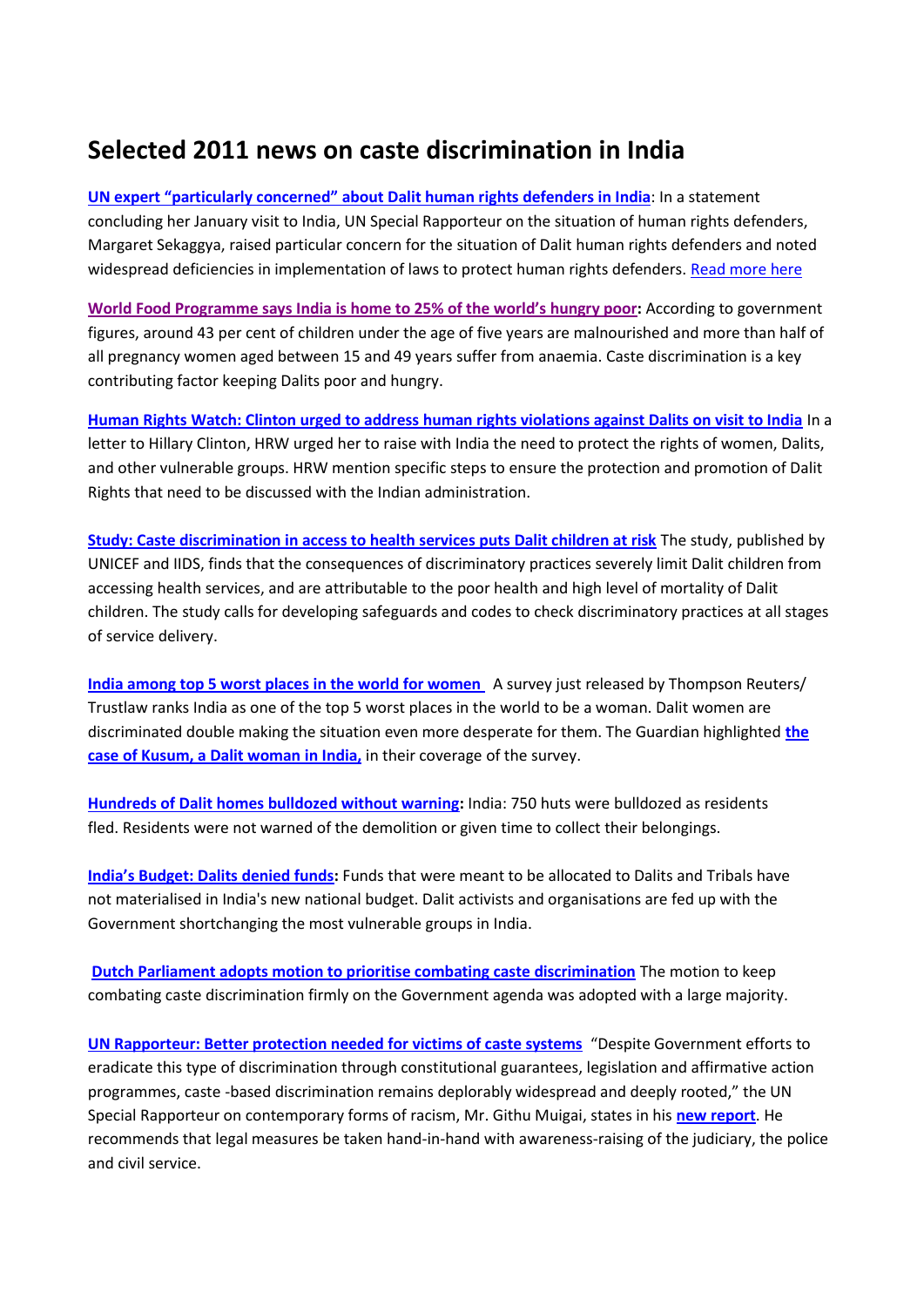**'End of Free Speech' – [Online Control in India](http://www.indianet.nl/a110616.html)** The Dalit Network Netherlands Coordinator, Gerard Oonk, **[explains the possible repercussions](http://www.indianet.nl/a110616.html)**, for the work of human rights defenders and the right to freedom of speech, of India's new ''Information Technology Rules, 2011''. Recent developments include **[a Dalit poet](http://uprisingradio.org/home/?p=21684)  [being accused of provoking class warfare](http://uprisingradio.org/home/?p=21684)** and The Indian government increasingly requesting **[Google to](http://southasia.oneworld.net/todaysheadlines/indian-government-asked-to-block-critical-content-from-google)  [block content](http://southasia.oneworld.net/todaysheadlines/indian-government-asked-to-block-critical-content-from-google)** criticising politicians or officials.

**[Supreme Court: Caste discrimination is holding up India's progress >>](http://idsn.org/news-resources/idsn-news/read/article/supreme-court-caste-discrimination-is-holding-up-indias-progress/128/)** India's SC is pushing law enforcement and state Governments to stop caste discrimination by clamping down on discriminatory practices. Recent verdicts include a ban on using different cups for Dalits in tea shops in Tamil Nadu, cracking down on honour killings and outlawing the use of derogatory caste names. This IDSN article sums up the latest developments with comments from IDSN network members

## **[India: Police kill at least six Dalits in shoot out](http://idsn.org/news-resources/idsn-news/read/article/police-kill-at-least-six-dalits-in-shoot-out-evidence-of-torture-also-found/128/) – evidence of torture also found**

People's Watch Tamil Nadu have undertaken a fact finding mission on the police shooting of at least 6 Dalits on Sunday 11 September in Tamil Nadu. The preliminary findings confirm that police were to blame for the incident and that several of those allegedly shot dead had been subjected to police torture.

**[Caste discrimination in flood relief work >>](http://idsn.org/news-resources/publications/publications-may-2011/)**The study, 'The uncertainties of life : Living through Waters of Dejection' has just been released by the National Dalit Watch and documents caste discrimination in relief work following the Yamuna floods in India in 2010.

**[Minority Rights Group International zooms in on caste](http://www.idsn.org/fileadmin/user_folder/pdf/New_files/Publications_from_network/MRG2011Report_and_Press_Excerpts.pdf)** In their annual report MRG highlight numerous cases of caste discrimination and lend much focus to Dalit issues. **[Read the many excerpts on caste](http://www.idsn.org/fileadmin/user_folder/pdf/New_files/Publications_from_network/MRG2011Report_and_Press_Excerpts.pdf)  [discrimination form the report here >>](http://www.idsn.org/fileadmin/user_folder/pdf/New_files/Publications_from_network/MRG2011Report_and_Press_Excerpts.pdf)** MRG also recently published the articles **[Nepal: Dalits hope their](http://www.minorityvoices.org/news.php/en/769/nepal-dalits-hope-their-true-numbers-will-be-revealed-in-census)  [true numbers will be revealed in census](http://www.minorityvoices.org/news.php/en/769/nepal-dalits-hope-their-true-numbers-will-be-revealed-in-census)** and **[India: Gauri's Story](http://www.minorityvoices.org/news.php/en/781/india-gauris-story)** of discrimination against Dalits. **[Dalit Women and Girls threatened by a spate of rapes in India](http://www.bbc.co.uk/news/world-south-asia-14058814)** The BBC reports on the escalating amount of rapes in Uttar Pradesh that is shocking India. An expert reveals that in his analysis of rapes in UP "90% of victims were Dalits and 85% of Dalit rape victims were underage girls." The BBC tells the story of howrape victim Sarika and her parents left their home village after she was attacked

**[Police threaten violence against Dalit villagers protesting against the take-over of their land by steel giant](http://idsn.org/news-resources/idsn-news/read/article/urgent-need-to-protect-human-rights-of-posco-affected-villagers/128/)  [POSCO](http://idsn.org/news-resources/idsn-news/read/article/urgent-need-to-protect-human-rights-of-posco-affected-villagers/128/)** "The human rights of Dalits have been blatantly violated in the POSCO project villages. An embargo type of situation has been created in these villages through police terror to suppress the peaceful resistance of the people," says Paul Divakar, General Secretary of NCDHR.

**EU: MEPs speak out [on caste discrimination:](http://www.idsn.org/news-resources/idsn-news/read/article/members-of-the-european-parliament-speak-out-against-caste-discrimination/128/)** Following a February hearing on caste discrimination in the European Parliament several MEPs are urging the EU to do more to fight one of the biggest human rights issues in the world and have issued press releases and an opinion piece including comments on the EU-India FTA. IDSN presented at the hearing alongside UN and EU experts. Read the IDSN press release on the [hearing >](http://idsn.org/news-resources/idsn-news/read/article/meps-the-eu-must-act-now-to-help-end-one-of-the-biggest-human-rights-issues-in-the-world/128/) & [Read MEPs statements and](http://www.idsn.org/news-resources/idsn-news/read/article/members-of-the-european-parliament-speak-out-against-caste-discrimination/128/) press releases >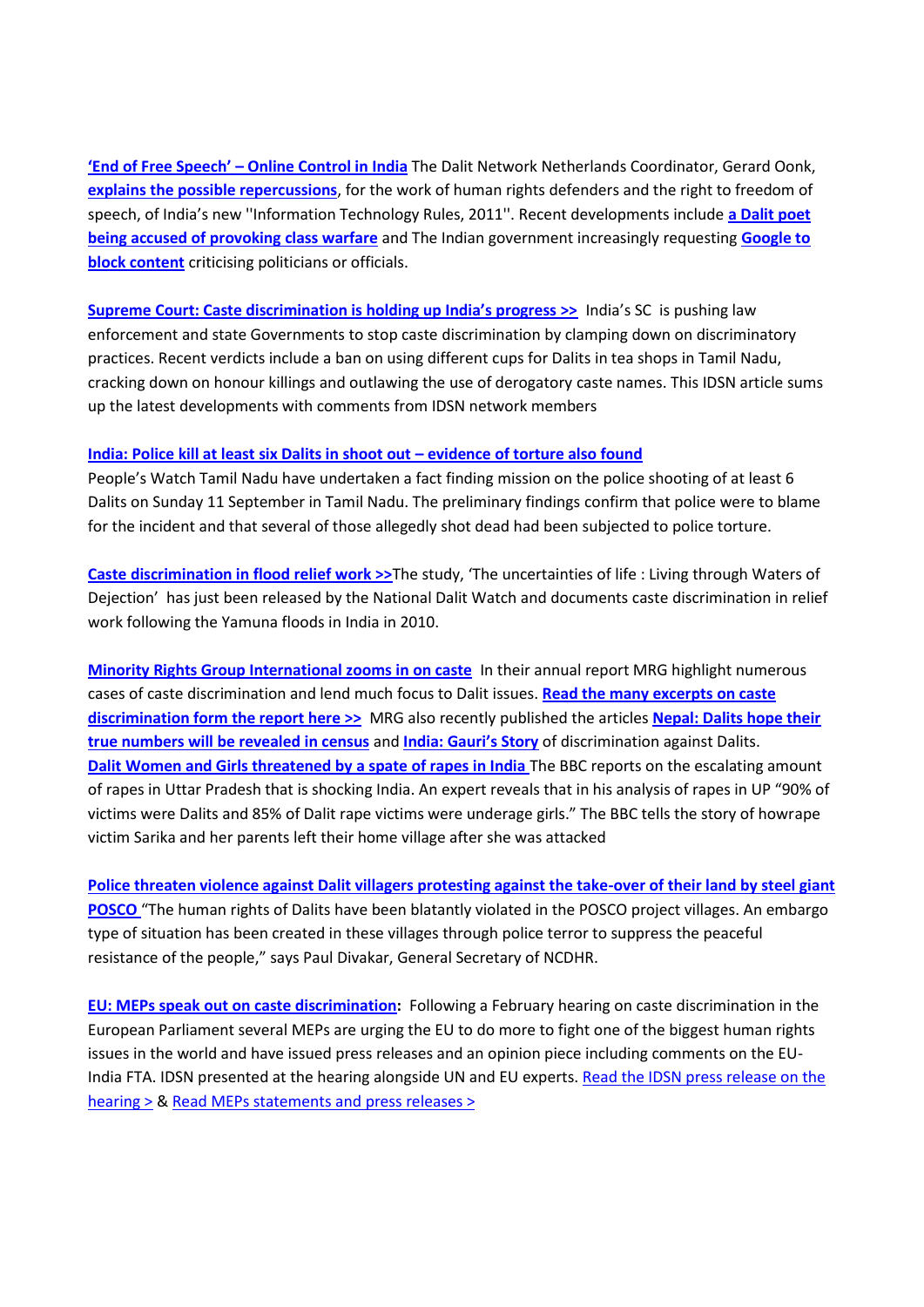**[AHRC report on human rights in India:](http://idsn.org/fileadmin/user_folder/pdf/New_files/India/Extracts_AHRC_India_Report_2010.pdf)** A report on the state of human rights in India from the Asian Human Rights Commission (AHRC) highlights widespread caste discrimination in access to justice, health care, land, social services and right to food. It also outlines cases of atrocities committed against Dalits and points out that India's treatment of caste issues as an 'internal matter' only exacerbates the problem. [Read](http://idsn.org/fileadmin/user_folder/pdf/New_files/India/Extracts_AHRC_India_Report_2010.pdf)  [relevant excerpts from the report here](http://idsn.org/fileadmin/user_folder/pdf/New_files/India/Extracts_AHRC_India_Report_2010.pdf) or the [full report here.](http://idsn.org/fileadmin/user_folder/pdf/New_files/India/AHRC-India_HR_2010_Report.pdf)

## **[ITUC report highlights caste discrimination](http://idsn.org/news-resources/idsn-news/read/article/ituc-report-highlights-caste-discrimination/128/)**

Several important references to caste discrimination are included in the *Core Labour Standards in India*  report for the WTO September review of India's trade policies, by International Trade Union Confederation

**[The ILO and manual scavengers in India: Paving the way towards the elimination of caste discrimination](http://idsn.org/news-resources/idsn-news/read/article/the-ilo-and-manual-scavengers-in-india-paving-the-way-towards-the-elimination-of-caste-discriminati/128/)** The International Labour Organization (ILO) is working with the Government and social partners in India to address caste discrimination and improve the effectiveness of legislation and policies, including the scavenging community itself in the process.**[This article from the ILO highlights their efforts and offers](http://www.ilo.org/global/about-the-ilo/press-and-media-centre/insight/WCMS_159813/lang--en/index.htm)  [statements from ILO specialists on the issue >>](http://www.ilo.org/global/about-the-ilo/press-and-media-centre/insight/WCMS_159813/lang--en/index.htm)** The article, **[Dignity Defiled: Law And Policies For Manual](http://www.countercurrents.org/chaudhary190811.htm)  [Scavengers](http://www.countercurrents.org/chaudhary190811.htm)**,highlights the issues of lack of implementation of laws and the video **[The inhuman practice of](http://ibnlive.in.com/news/though-illegal-manual-scavenging-continues/175499-3.html)  [manual scavenging lives on](http://ibnlive.in.com/news/though-illegal-manual-scavenging-continues/175499-3.html)** from CNN-IBN documents that Dalits are still used as manual scavengers and risk death as a result of their work.

**[Dalit homes destroyed by Delhi authorities, no warning given](http://ireport.cnn.com/docs/DOC-650225)** Yet another ruthless and unlawful demolition of Dalit homes has been carried out in New Delhi by municipal authorities

**[NHRC find that Tamil Nadu police committed grave human rights violations against Dalit activists](http://idsn.org/news-resources/idsn-news/read/article/nhrc-find-that-tamil-nadu-police-committed-grave-human-rights-violations-against-dalit-activists/128/)**: The National Human Rights Commission in India has directed the Tamil Nadu government to compensate five Dalit human rights defender trainees at People's Watch, who were unlawfully arrested in August 2010. The verdict came in a letter to IDSN who alongside a wide array of other networks and organisations had written to the NHRC about this case.The NHRC have also recently acted **[on a case of abuse of a Dalit boy](http://www.google.com/url?sa=X&q=http://www.thehindu.com/news/states/tamil-nadu/article2112849.ece&ct=ga&cad=CAEQAhgAIAAoATAAOABAsbHw7wRIAVAAWABiAmVu&cd=AmhYVJmd9TE&usg=AFQjCNGUBuUYdeRn-ayfO-NnOnJqaWISOA)**.

**[Dalits employed in exploitative child Labour in India's Hand](http://www.goodweave.org/index.php?cid=125)-Woven Carpet Sector** The account finds that children as young as 10 years of age are coerced to work 16 or more hours a day weaving carpets for export to Europe and North America. All of these children are poor, low-caste or Dalits who are either paid a pittance for their efforts, or are exploited through outright bonded and forced labour.

**[Dalit girls working under slave like conditions in India's garment indu](http://idsn.org/news-resources/idsn-news/read/article/dalit-girls-working-under-slave-like-conditions-in-indias-garment-industry/128/)stry >>** Multinational clothing brands are sourcing from cotton spinning mills in Tamil Nadu that exploit teenage girls, subjecting them to what the ILO terms the 'worst forms of child labour'.

**The cost of cotton - [Every 30 minutes an Indian farmer commits suicide >>](http://idsn.org/news-resources/idsn-news/read/article/the-cost-of-cotton-every-30-minutes-an-indian-farmer-commits-suicide/128/)** India is failing to address its farmer suicide crisis, says NYU's Center for Human Rights and Global Justice, in a report finding that farmer suicides are on the rise and caste discrimination only exacerbates the problem. The report identifies the dominance of the cotton market by multinational corporations and the use of expensive GM cotton seed as key contributing factors.